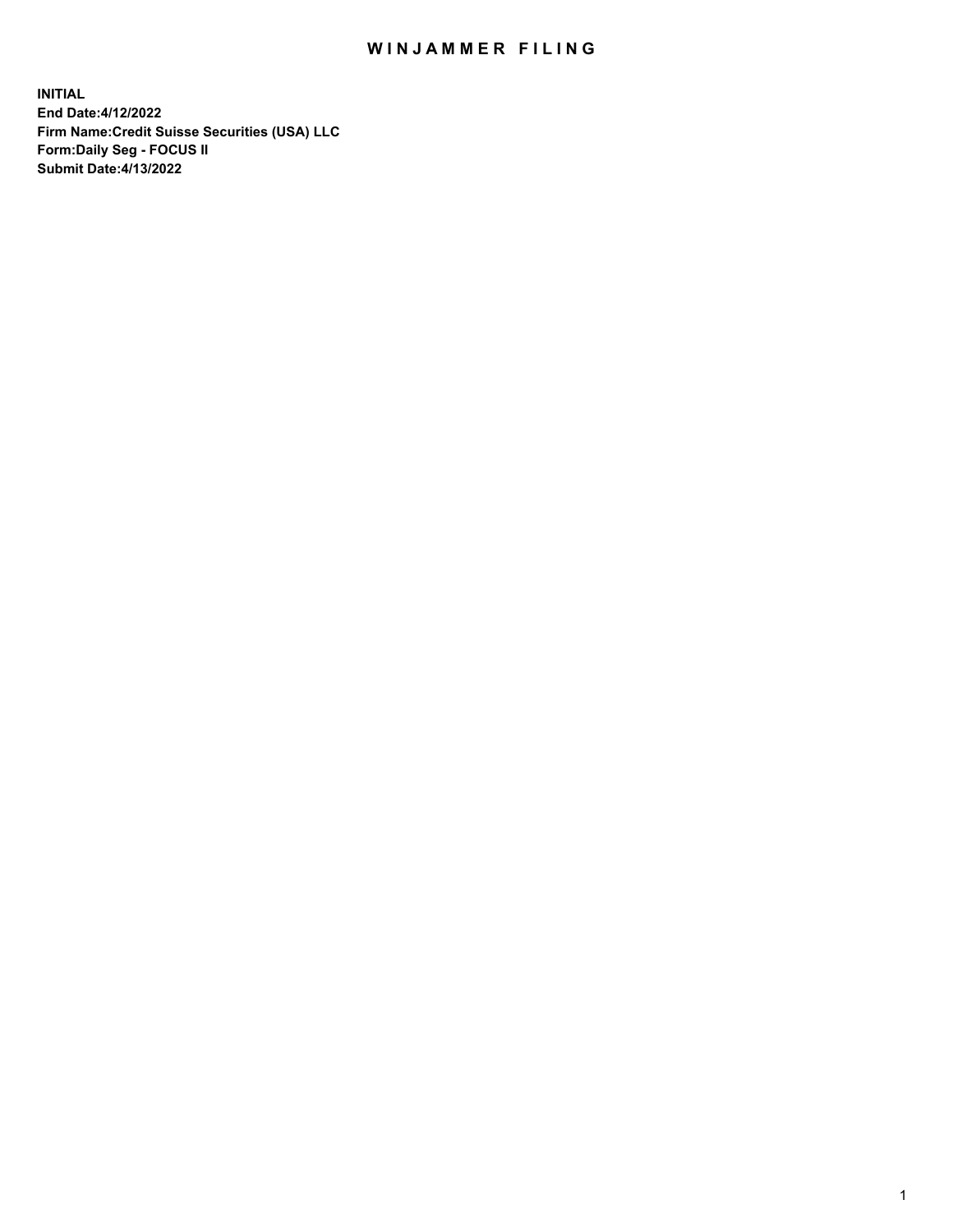**INITIAL End Date:4/12/2022** 

# **Firm Name:Credit Suisse Securities (USA) LLC Form:Daily Seg - FOCUS II Submit Date:4/13/2022**

#### **Daily Segregation - Cover Page**

| Name of Company                                                                                                                                                                                                                                                                                                                | <b>Credit Suisse Securities (USA)</b><br><b>LLC</b>              |
|--------------------------------------------------------------------------------------------------------------------------------------------------------------------------------------------------------------------------------------------------------------------------------------------------------------------------------|------------------------------------------------------------------|
| <b>Contact Name</b>                                                                                                                                                                                                                                                                                                            | <b>Alexander Baptiste</b>                                        |
| <b>Contact Phone Number</b>                                                                                                                                                                                                                                                                                                    | 919-994-6223                                                     |
| <b>Contact Email Address</b>                                                                                                                                                                                                                                                                                                   | alexander.baptiste@credit-suiss<br>e.com                         |
| FCM's Customer Segregated Funds Residual Interest Target (choose one):<br>a. Minimum dollar amount: ; or<br>b. Minimum percentage of customer segregated funds required:% ; or<br>c. Dollar amount range between: and; or<br>d. Percentage range of customer segregated funds required between:% and%.                         | $\frac{\frac{0}{5}}{\frac{0}{0}}$<br>0 <sub>0</sub>              |
| FCM's Customer Secured Amount Funds Residual Interest Target (choose one):<br>a. Minimum dollar amount: ; or<br>b. Minimum percentage of customer secured funds required:% ; or<br>c. Dollar amount range between: and; or<br>d. Percentage range of customer secured funds required between:% and%.                           | $\frac{0}{5}$<br>$\underline{0} \underline{0}$<br>0 <sub>0</sub> |
| FCM's Cleared Swaps Customer Collateral Residual Interest Target (choose one):<br>a. Minimum dollar amount: ; or<br>b. Minimum percentage of cleared swaps customer collateral required:% ; or<br>c. Dollar amount range between: and; or<br>d. Percentage range of cleared swaps customer collateral required between:% and%. | $\frac{0}{5}$<br>0 <sub>0</sub><br>0 <sub>0</sub>                |

Attach supporting documents CH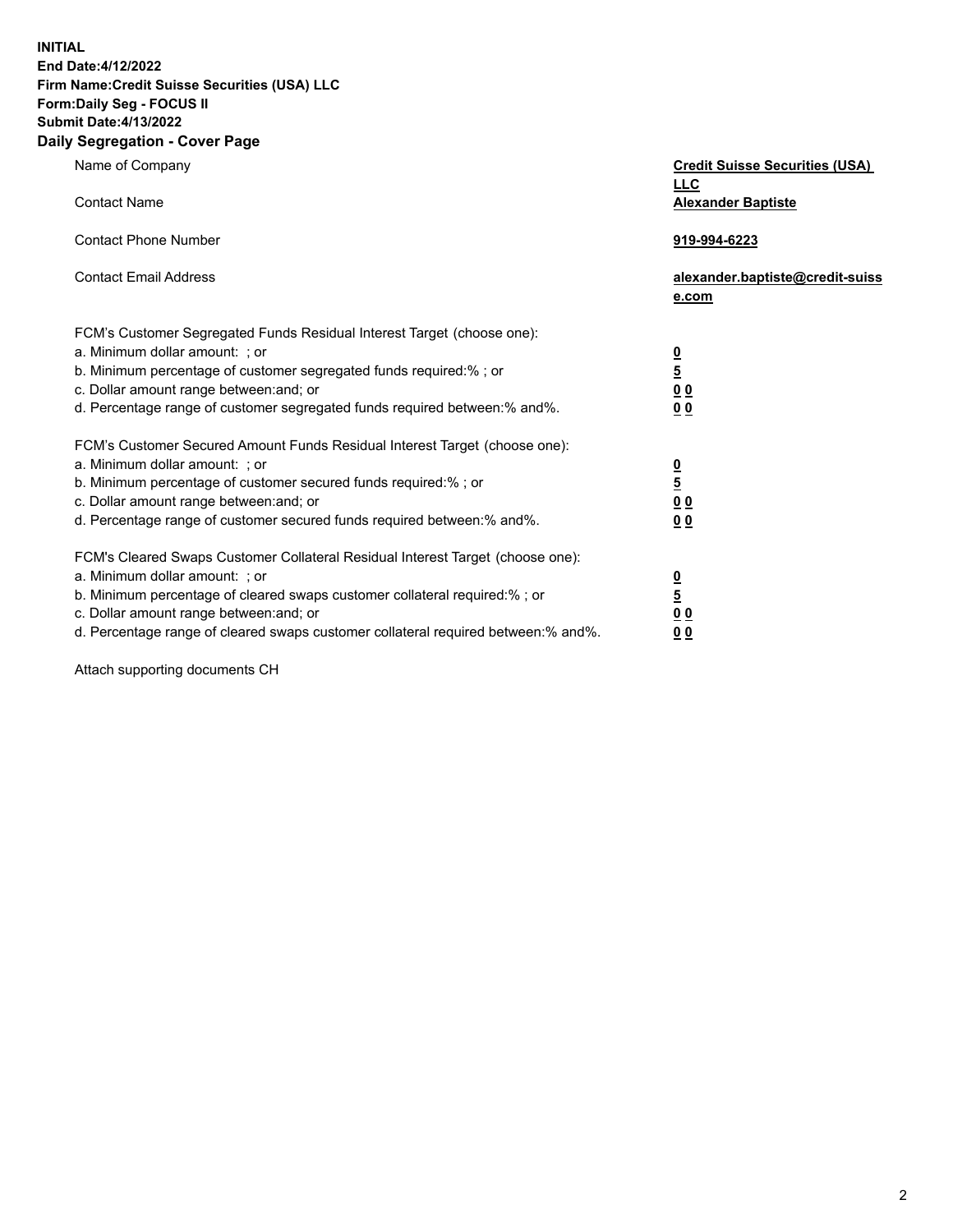### **INITIAL End Date:4/12/2022 Firm Name:Credit Suisse Securities (USA) LLC Form:Daily Seg - FOCUS II Submit Date:4/13/2022**

## **Daily Segregation - Secured Amounts**

|     | Foreign Futures and Foreign Options Secured Amounts                                         |                                    |
|-----|---------------------------------------------------------------------------------------------|------------------------------------|
|     | Amount required to be set aside pursuant to law, rule or regulation of a foreign            | $0$ [7305]                         |
|     | government or a rule of a self-regulatory organization authorized thereunder                |                                    |
| 1.  | Net ledger balance - Foreign Futures and Foreign Option Trading - All Customers             |                                    |
|     | A. Cash                                                                                     | 2,867,768,827 [7315]               |
|     | B. Securities (at market)                                                                   | 28,702,776 [7317]                  |
| 2.  | Net unrealized profit (loss) in open futures contracts traded on a foreign board of trade   | -1,587,228,722 [7325]              |
| 3.  | Exchange traded options                                                                     |                                    |
|     | a. Market value of open option contracts purchased on a foreign board of trade              | <b>127</b> [7335]                  |
|     | b. Market value of open contracts granted (sold) on a foreign board of trade                | $0$ [7337]                         |
| 4.  | Net equity (deficit) (add lines 1. 2. and 3.)                                               | 1,309,243,008 [7345]               |
| 5.  | Account liquidating to a deficit and account with a debit balances - gross amount           | 323,607,011 [7351]                 |
|     | Less: amount offset by customer owned securities                                            | -323,500,628 [7352] 106,383 [7354] |
| 6.  | Amount required to be set aside as the secured amount - Net Liquidating Equity              | 1,309,349,391 [7355]               |
|     | Method (add lines 4 and 5)                                                                  |                                    |
| 7.  | Greater of amount required to be set aside pursuant to foreign jurisdiction (above) or line | 1,309,349,391 [7360]               |
|     | 6.                                                                                          |                                    |
|     | FUNDS DEPOSITED IN SEPARATE REGULATION 30.7 ACCOUNTS                                        |                                    |
| 1.  | Cash in banks                                                                               |                                    |
|     | A. Banks located in the United States                                                       | 101,504,935 [7500]                 |
|     | B. Other banks qualified under Regulation 30.7                                              | 198,721,985 [7520] 300,226,920     |
|     |                                                                                             | [7530]                             |
| 2.  | <b>Securities</b>                                                                           |                                    |
|     | A. In safekeeping with banks located in the United States                                   | 28,702,776 [7540]                  |
|     | B. In safekeeping with other banks qualified under Regulation 30.7                          | 0 [7560] 28,702,776 [7570]         |
| 3.  | Equities with registered futures commission merchants                                       |                                    |
|     | A. Cash                                                                                     | $0$ [7580]                         |
|     | <b>B.</b> Securities                                                                        | $0$ [7590]                         |
|     | C. Unrealized gain (loss) on open futures contracts                                         | $0$ [7600]                         |
|     | D. Value of long option contracts                                                           | $0$ [7610]                         |
|     | E. Value of short option contracts                                                          | 0 [7615] 0 [7620]                  |
| 4.  | Amounts held by clearing organizations of foreign boards of trade                           |                                    |
|     | A. Cash                                                                                     | $0$ [7640]                         |
|     | <b>B.</b> Securities                                                                        | $0$ [7650]                         |
|     | C. Amount due to (from) clearing organization - daily variation                             | $0$ [7660]                         |
|     | D. Value of long option contracts                                                           | $0$ [7670]                         |
|     | E. Value of short option contracts                                                          | 0 [7675] 0 [7680]                  |
| 5.  | Amounts held by members of foreign boards of trade                                          |                                    |
|     | A. Cash                                                                                     | 3,002,111,143 [7700]               |
|     | <b>B.</b> Securities                                                                        | $0$ [7710]                         |
|     | C. Unrealized gain (loss) on open futures contracts                                         | -1,677,685,900 [7720]              |
|     | D. Value of long option contracts                                                           | 127 <sub>[7730]</sub>              |
|     | E. Value of short option contracts                                                          | 0 [7735] 1,324,425,370 [7740]      |
| 6.  | Amounts with other depositories designated by a foreign board of trade                      | $0$ [7760]                         |
| 7.  | Segregated funds on hand                                                                    | $0$ [7765]                         |
| 8.  | Total funds in separate section 30.7 accounts                                               | 1,653,355,066 [7770]               |
| 9.  | Excess (deficiency) Set Aside for Secured Amount (subtract line 7 Secured Statement         | 344,005,675 [7380]                 |
|     | Page 1 from Line 8)                                                                         |                                    |
| 10. | Management Target Amount for Excess funds in separate section 30.7 accounts                 | 65,467,470 [7780]                  |

11. Excess (deficiency) funds in separate 30.7 accounts over (under) Management Target **278,538,205** [7785]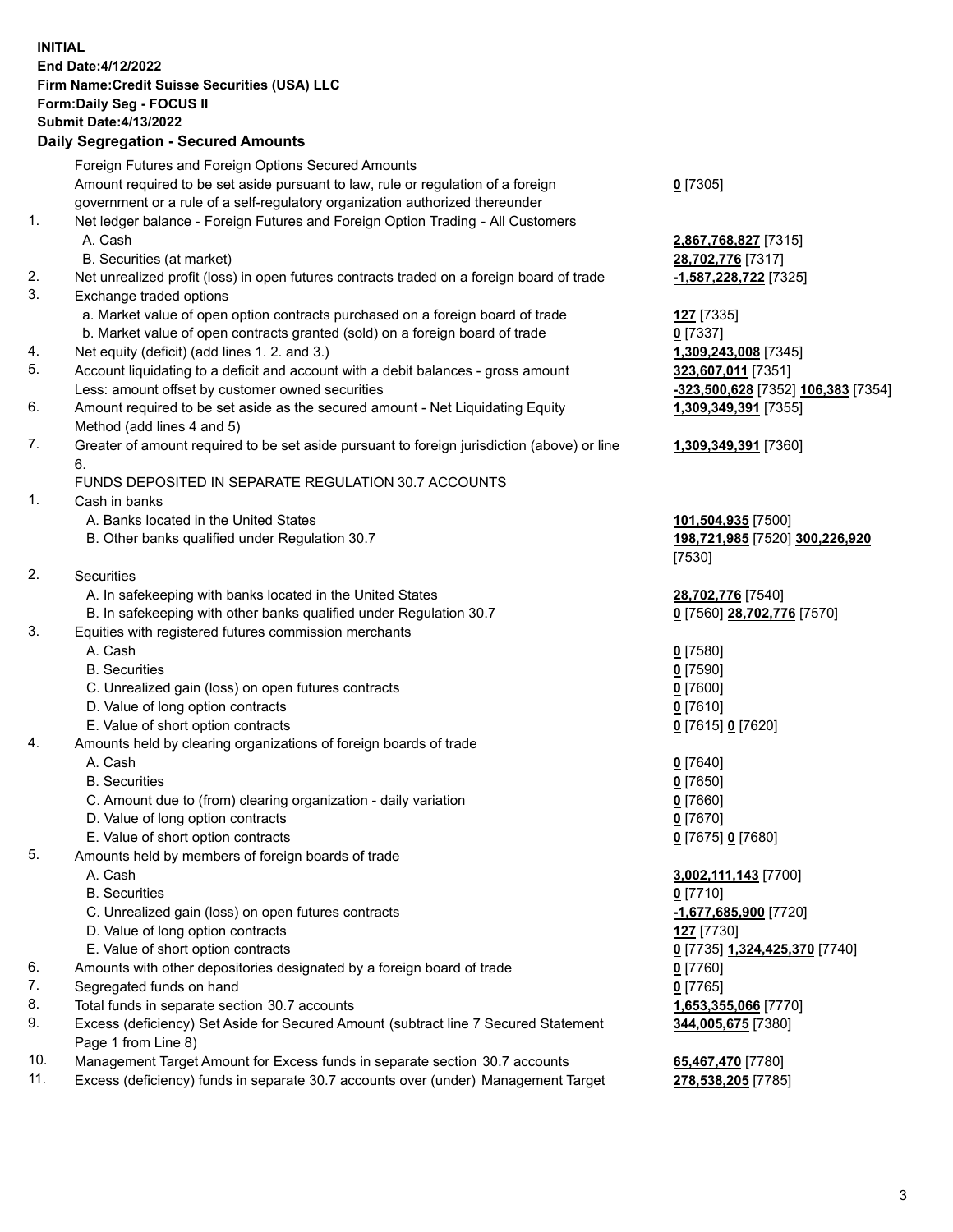**INITIAL End Date:4/12/2022 Firm Name:Credit Suisse Securities (USA) LLC Form:Daily Seg - FOCUS II Submit Date:4/13/2022 Daily Segregation - Segregation Statement** SEGREGATION REQUIREMENTS(Section 4d(2) of the CEAct) 1. Net ledger balance A. Cash **738,318,468** [7010] B. Securities (at market) **357,668,329** [7020] 2. Net unrealized profit (loss) in open futures contracts traded on a contract market **-192,599,566** [7030] 3. Exchange traded options A. Add market value of open option contracts purchased on a contract market **54,014,647** [7032] B. Deduct market value of open option contracts granted (sold) on a contract market **-50,935,097** [7033] 4. Net equity (deficit) (add lines 1, 2 and 3) **906,466,781** [7040] 5. Accounts liquidating to a deficit and accounts with debit balances - gross amount **9,233,457** [7045] Less: amount offset by customer securities **-3,078,448** [7047] **6,155,009** [7050] 6. Amount required to be segregated (add lines 4 and 5) **912,621,790** [7060] FUNDS IN SEGREGATED ACCOUNTS 7. Deposited in segregated funds bank accounts A. Cash **136,002,226** [7070] B. Securities representing investments of customers' funds (at market) **0** [7080] C. Securities held for particular customers or option customers in lieu of cash (at market) **338,515,345** [7090] 8. Margins on deposit with derivatives clearing organizations of contract markets A. Cash **673,930,059** [7100] B. Securities representing investments of customers' funds (at market) **0** [7110] C. Securities held for particular customers or option customers in lieu of cash (at market) **19,152,984** [7120] 9. Net settlement from (to) derivatives clearing organizations of contract markets **-13,229,287** [7130] 10. Exchange traded options A. Value of open long option contracts **54,014,647** [7132] B. Value of open short option contracts **-50,935,097** [7133] 11. Net equities with other FCMs A. Net liquidating equity **163,471** [7140] B. Securities representing investments of customers' funds (at market) **0** [7160] C. Securities held for particular customers or option customers in lieu of cash (at market) **0** [7170] 12. Segregated funds on hand **0** [7150] 13. Total amount in segregation (add lines 7 through 12) **1,157,614,348** [7180] 14. Excess (deficiency) funds in segregation (subtract line 6 from line 13) **244,992,558** [7190] 15. Management Target Amount for Excess funds in segregation **45,631,090** [7194]

16. Excess (deficiency) funds in segregation over (under) Management Target Amount Excess

**199,361,468** [7198]